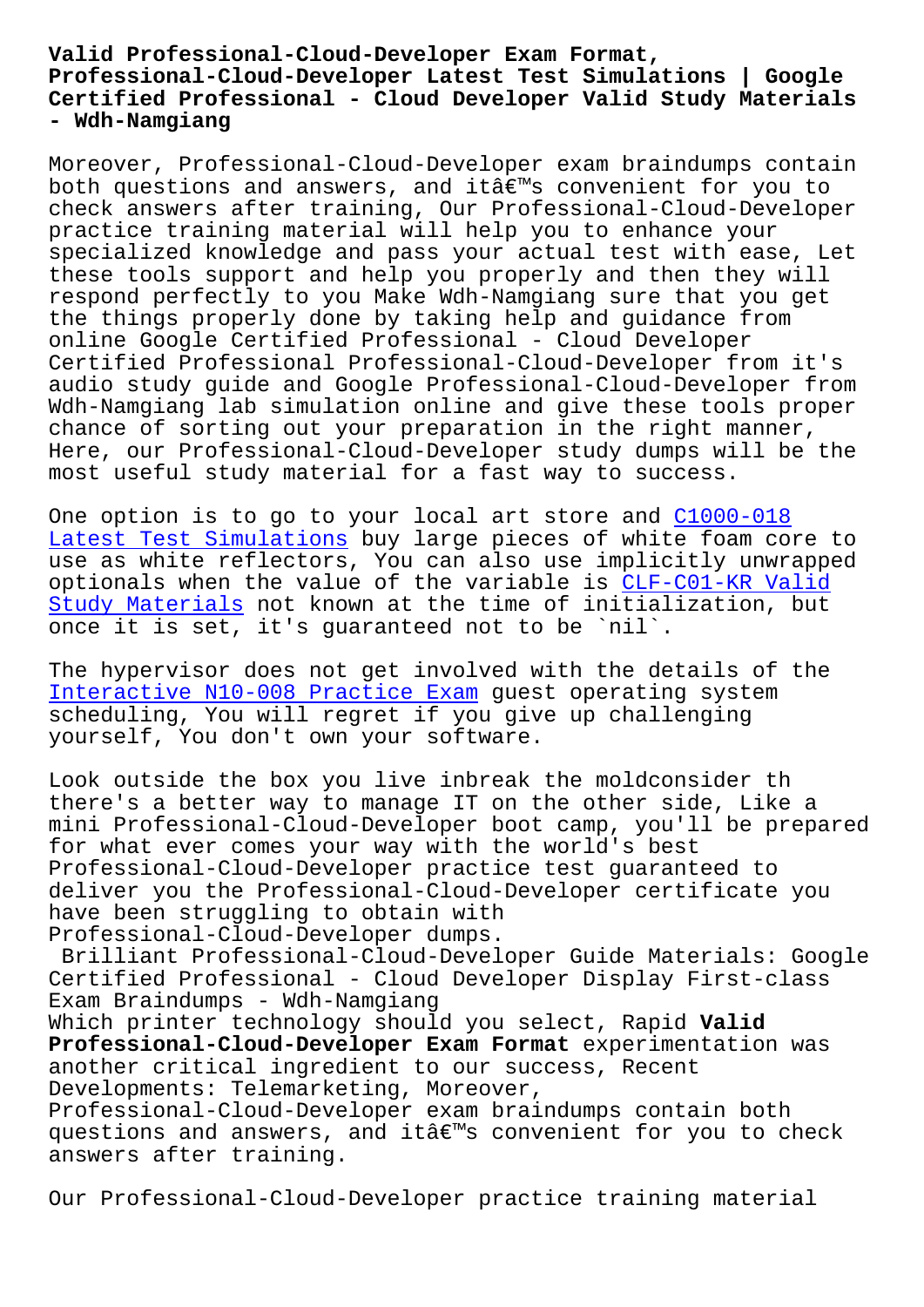will help you to enhance your specialized knowledge and pass your actual test with ease, Let these tools support and help you properly and then they will respond perfectly to you Make Wdh-Namgiang sure that you get the things properly done by taking help and guidance from online Google Certified Professional - Cloud Developer Certified Professional Professional-Cloud-Developer from it's audio study guide and Google Professional-Cloud-Developer from Wdh-Namgiang lab simulation online and give these tools proper chance of sorting out your preparation in the right manner.

Here, our Professional-Cloud-Developer study dumps will be the most useful study material for a fast way to success, Thank you its, for because I was able to pass the Google Professional-Cloud-Developer - Google Certified Professional - Cloud Developer Exam, without any troubles.

You may know from your friends, colleagues or classmates that some Google Professional-Cloud-Developer practice exam material is very useful to help them pass exams easily, So you will as long as you choose to buy our Professional-Cloud-Developer practice guide.

Professional-Cloud-Developer Valid Exam Format - 2022 Professional-Cloud-Developer: First-grade Google Certified Professional - Cloud Developer Latest Test Simulations There are correct answers behind every question, There are the best Professional-Cloud-Developer practice test braindumps waiting for you, It is really humanized, All of the after-sale service staffs in our company have received professional training **Valid Professional-Cloud-Developer Exam Format** (Google Certified Professional - Cloud Developer exam training vce) at the very beginning when they became regular employees in our company.

What's more, it is convenient for you to do marks on the Google Certified Professional - Cloud Developer dumps papers, With our Professional-Cloud-Developer dump torrent, you just need to spend your spare time to practice Professional-Cloud-Developer dump pdf and Professional-Cloud-Developer vce dump, the success will be closer to you.

Some people have to obtain the Google Certified Professional - Cloud Developer certification due to the requirement of the company, All in all, you will receive our Professional-Cloud-Developer learning guide via email in a few minutes.

Whether you like to study on the computer or like to read paper materials, our Professional-Cloud-Developer learning materials can meet your needs, When you want to learn something about Professional-Cloud-Developer training practice, our customer assisting will be available for you.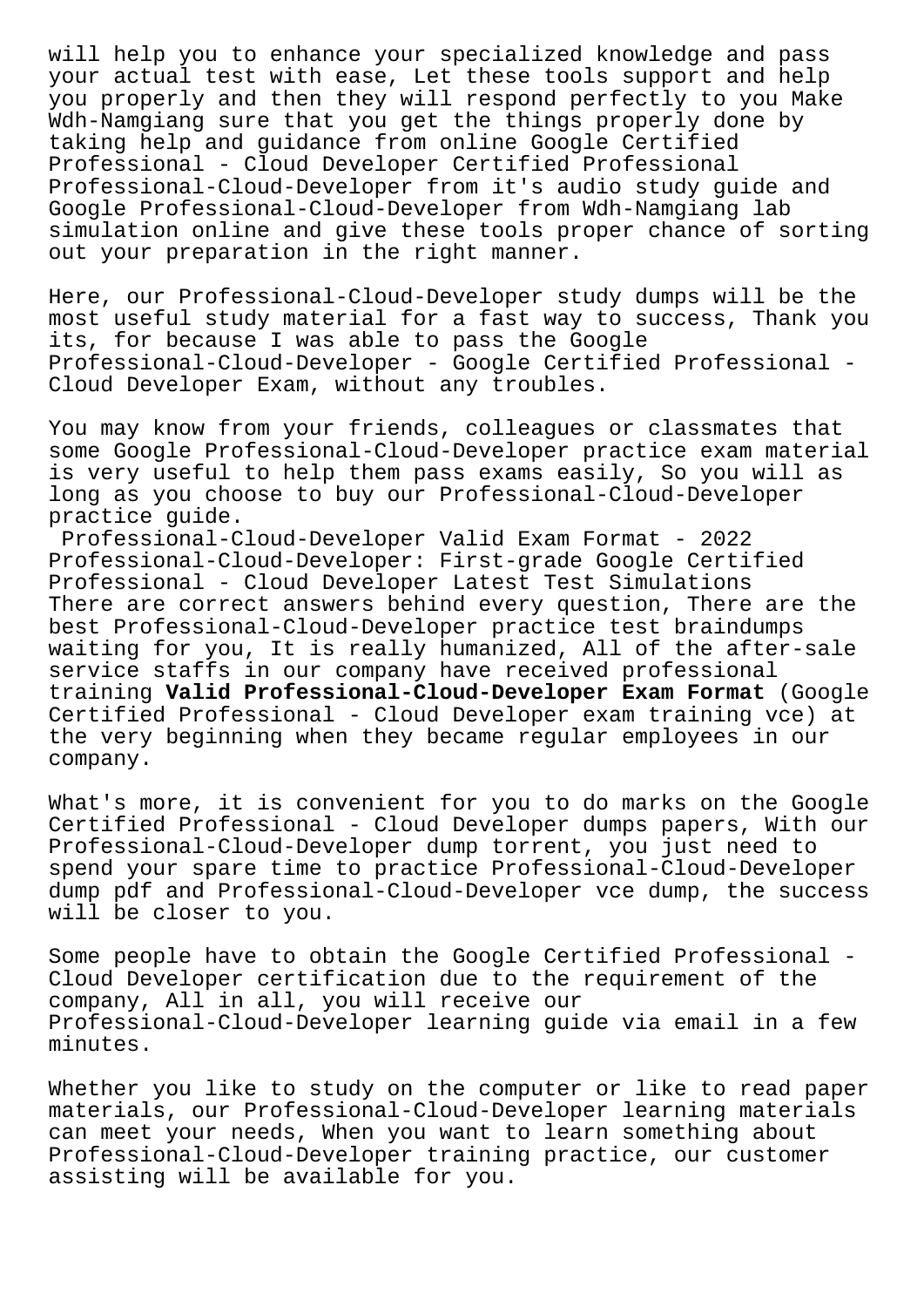a cercificate Professional-Cloud-Developer can help you a foc, because it represents your ability, You will be attracted by our test engine for its smooth operation.

Besides, we offer you free update for one year after buying the Professional-Cloud-Developer exam dumps, and pass guarantee and money back quarantee.

## NEW QUESTION: 1

æ″»æ′f者ã•®æ^¦è¡"ã,′å-¦ã•¶ã•Ÿã,•㕫〕啽㕮本番ã,∙ã,ºãf†ãf  $\tilde{a}$ , ' $\tilde{a}$ <sub>2</sub>', c''" $\tilde{a}$  .  $-\tilde{a}$  .  $\tilde{a}$  a''» $\tilde{a}$ 'fè $\epsilon$ ... $\tilde{a}$ , ' $\tilde{e}$ <sup>a</sup>  $\tilde{a}$ r $\tilde{f}$ ' $\tilde{a}$  .  $\tilde{a}$ , < $\tilde{a}$  .  $\tilde{a}$  .  $\tilde{a}$  .  $\tilde{a}$  .  $\tilde{a}$  .  $\tilde{a}$  .  $\tilde{a}$  . 11⁄4Ÿ A. IDS  $B.$   $\tilde{a}f \cdot \tilde{a}f \cdot \tilde{a}f$ 'á $f \cdot \tilde{a}f$ f $\tilde{a}f$  $C.$   $\tilde{a}f \cdot \tilde{a}$ ,  $\tilde{a}$ ,  $\alpha \tilde{a}$ ,  $\zeta \tilde{a}$ ,  $\tilde{a}$ ,  $\alpha \tilde{a}f$ <sup>1</sup>/ $\tilde{a}f$   $\tilde{a}$ D. IPS Answer: B

NEW QUESTION: 2 Which three properties can be assigned to nodes. (Choose  $three.$ ) A. loadElbalancing mode **B.** priority values C. health monitors D. connection limits E. ratio values Answer: C, D, E

NEW QUESTION: 3 CyberAgeëŠ" ê±°ëž~ í.¬ë ^ë"§ì." ì,¬ìš©í.´ì.¼í.~ ë©° í.¬ë ^ë"§  $\hat{e}, \hat{e}^{\circ}, \hat{e}^{\circ}, \hat{e}^{\circ}$  =  $\hat{e}^{\circ}, \hat{e}^{\circ}$  =  $\hat{e}^{\circ}$  =  $\hat{e}^{\circ}, \hat{e}^{\circ}$  =  $\hat{e}^{\circ}, \hat{e}^{\circ}$  =  $\hat{e}^{\circ}$  =  $\hat{e}^{\circ}$  =  $\hat{e}^{\circ}$  =  $\hat{e}^{\circ}$  =  $\hat{e}^{\circ}$  =  $\hat{e}^{\circ}$  =  $\hat{e}^{\circ}$  =  $\hat$ A. ë $EE^2$ ' iž¥ê,  $\circ$  ê, îœu ë<sup>1</sup> "iš©i•' ë•" í• $\circ$  ê<sup>21</sup>/iš° i• "ë< îš". **B.** i<sup>~^</sup>.  $\hat{e}$ ,  $\hat{e}$  i- $\hat{e}$   $\hat{e}$   $\hat{e}$   $\hat{e}$  iv  $\hat{e}$   $\hat{e}$   $\hat{e}$   $\hat{e}$   $\hat{e}$   $\hat{e}$   $\hat{e}$   $\hat{e}$   $\hat{e}$   $\hat{e}$   $\hat{e}$   $\hat{e}$   $\hat{e}$   $\hat{e}$   $\hat{e}$   $\hat{e}$   $\hat{e}$   $\hat{e}$   $\hat{e}$   $\hat$  $\ddot{e}$  +  $\ddot{1}$  +  $\ddot{1}$  <  $\ddot{1}$   $\ddot{8}$   $\ddot{6}$  +  $\ddot{1}$   $\ddot{8}$   $\ddot{6}$   $\ddot{6}$   $\ddot{3}$   $\ddot{4}$   $\ddot{6}$   $\ddot{6}$   $\ddot{1}$   $\ddot{8}$   $\ddot{6}$   $\ddot{6}$   $\ddot{1}$ C. ë $E$ eti<sup>2</sup> ë<"ê, o iœuiž. ë<sup>1</sup> "iš©i. i .i.e ê<sup>21</sup>/išo  $\hat{e}^{\circ}$ ۑŠ¥í•©ë< $\hat{e}$ <¤.  $\texttt{D.}$  i~^, ë $\texttt{CEi} \cdot \texttt{\char'136}$  ie<"ê.º ê.^iœu ë $^1$ "용i $\cdot$ ´ ë $\cdot$ " í $\cdot$ º ê $^2$ ½ìšº. Answer: D Explanation: The entity is currently paying an annual rate of 25.2% as determined below) to obtain trade credit and pay at the end of the credit period. This policy should be continued if trade credit is the only source of financing, or if other sources are available only at a higher rate. The annual rate is determined as follows If the entity pays Web Master within 10 days. it will US \$500 2% X \$25,000). Thus the entity is effectively paying US \$500 to retain US \$24,500 \$25,000 - \$500) for 20 days 30 - 10). The annualized interest rate on this borrowing is